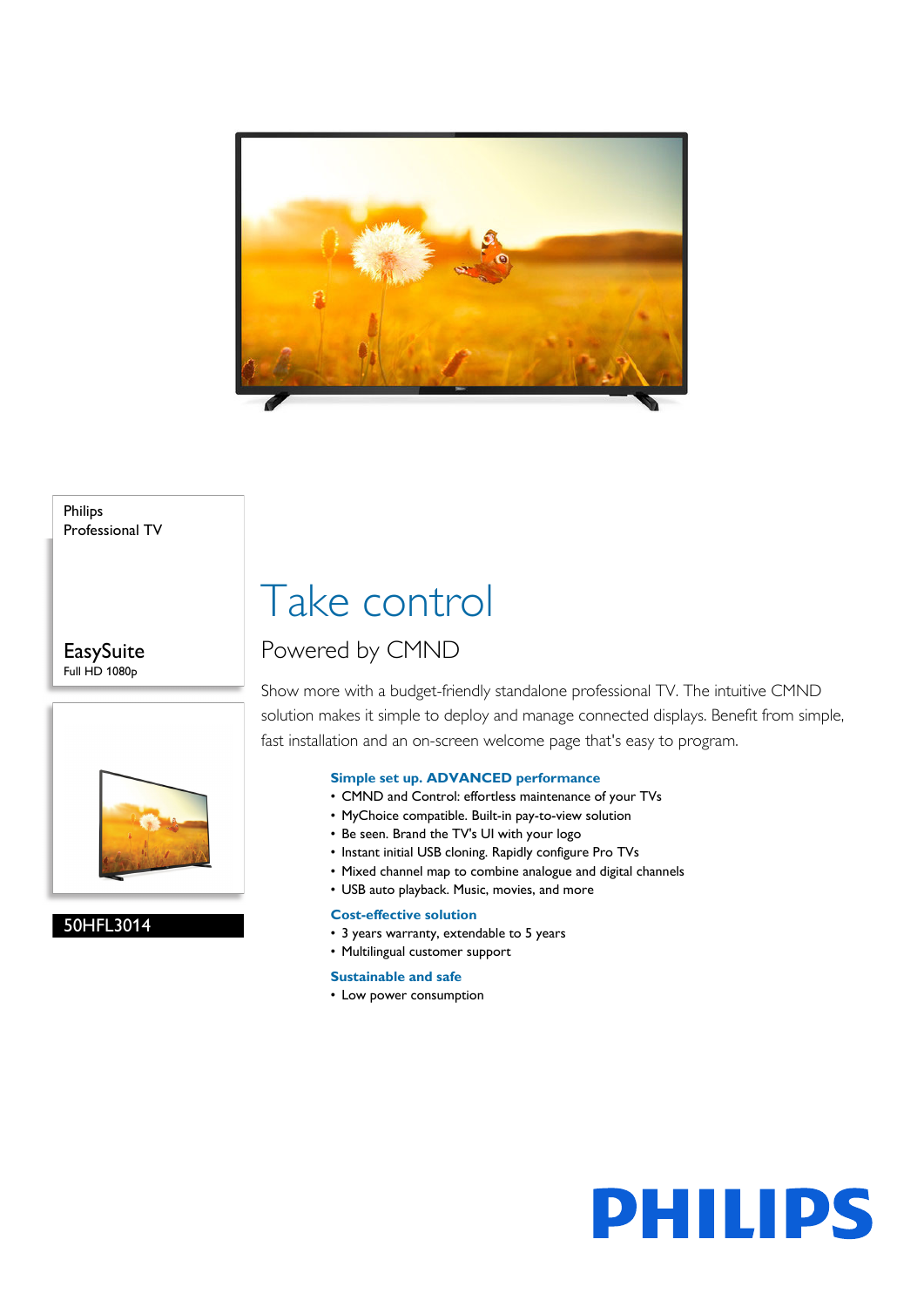### **Highlights**

#### **CMND&Control**

CMND and Control allows for remote configuration and installation of your TVs from a central location, without the need to visit any rooms. Update and manage all your displays, with minimal effort, all without having to disturb your guests.

#### **Built-in pay-to-view solution**

Offer pay-to-view content in any situationfrom a complete pay-to-access-all-channels model to selected premium content. MyChoice is an integrated solution that allows viewers to access pay-per-view channels via a code or a card.

#### **UI branding**

Your Philips Professional TV offers a clear, easy-to-navigate user interface (UI), which you can customize with your own branding. Easily add your logo or custom background to the menu to increase the visibility of your brand.

#### **Instant initial USB cloning.**

Provides the ability to easily copy all programming and channel programming settings from one TV into other TV sets in less than a minute. The feature ensures uniformity between TV sets and significantly reduces installation time and costs.

#### **Mixed channel map**

One integrated channel list for digital and analogue channels. This allows the guest to flick seamlessly between Analogue and Digital channels.

#### **USB auto playback.**

Share the fun. Connect your USB memorystick, digital camera, mp3 player or other multimedia device to the USB port on your TV to enjoy photos, videos and music with the easy to use onscreen content browser.